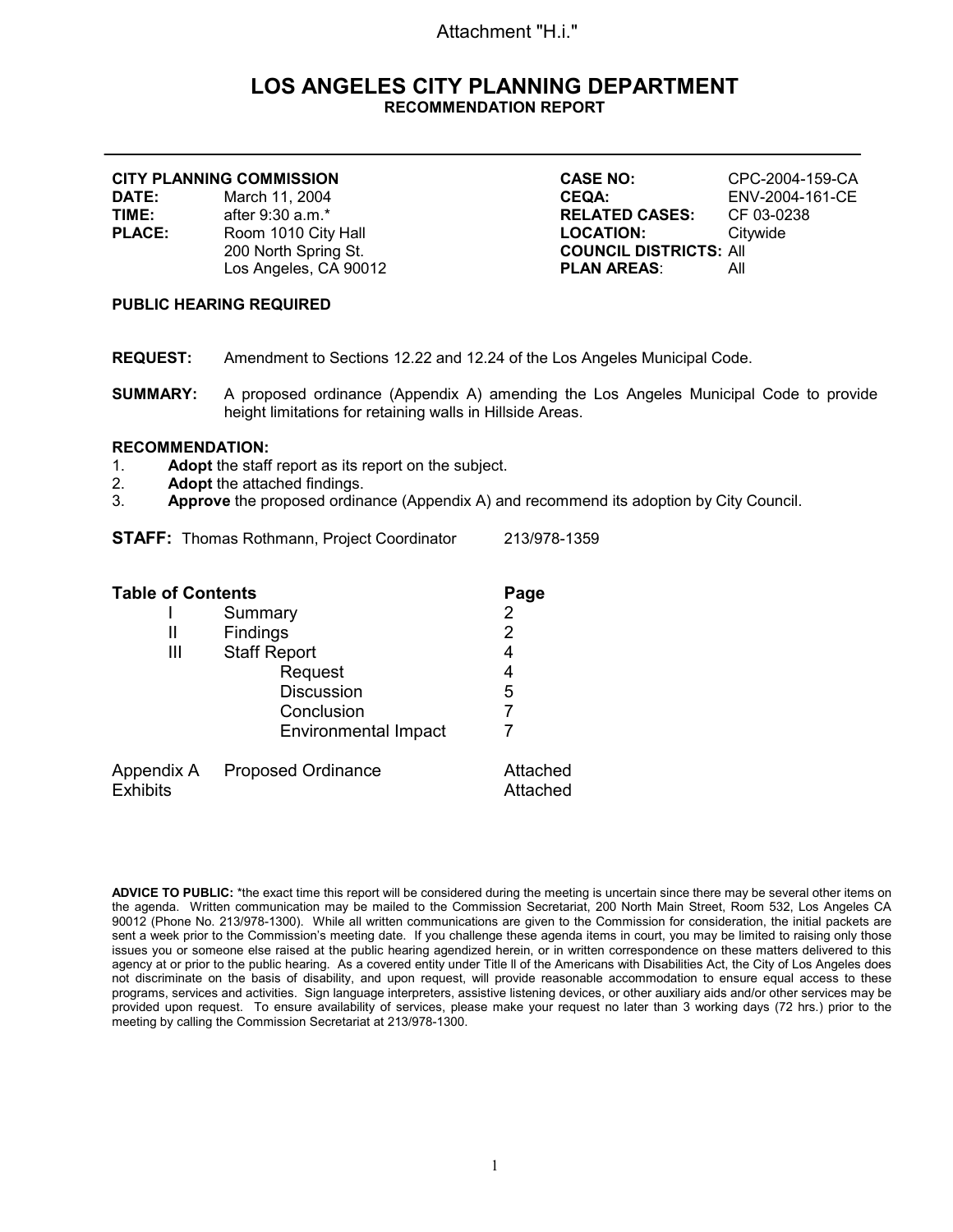#### **SUMMARY**

On February 7, 2003, the City Council adopted a motion authored by Council members Jack Weiss and Ed Reyes. The motion instructed the Department of City Planning, the City Attorney, the Department of Building and Safety, and the Office of the Chief Legislative Analyst (CLA), along with those City Council offices that represent hillside areas to form a working group. This working group was to develop recommendations for legislation to limit the height, size, and visual impact of retaining walls in Hillside Areas.

The growing number of retaining walls in Hillside Areas is due, in part, to engineering advances that allow for the expansion of buildable areas of steeply sloping lots. Generally, the steeper the slope the higher the retaining wall needs to be to create larger flat developable pads. Some of these walls are measuring over 40 feet from finished grade and are visually unattractive, can loom directly over adjacent homes, radically alter the nature of the hillside, and be seen from great distances as large slabs of cement. These monolithic walls can and often do produce unsightly expanses of concrete and other materials that are objectionable to adjoining down slope property owners, detract from the overall quality and character of a hillside neighborhood and present unsightly views of the City's sloping areas as viewed from afar.

In order to cure these problems the proposed ordinance (Appendix A) limits the height of a single wall to twelve feet or, if more than one wall, a maximum of three eight foot walls on a lot and requires at least a relatively flat, landscaped eight-foot separation between each wall. The ordinance also limits the height of these walls to not exceed the height of an adjacent dwelling. If these requirements cannot be met, the ordinance provides a review by the Zoning Administrator under Section 12.24 X 26 of the Municipal Code to ensure the objectives of the regulation are met in what is approved.

## **FINDINGS**

The City Planning Department recommends that the City Planning Commission, in accordance with Charter Section 558, find:

- 1. In accordance with Charter Section 558 (b)(2), the proposed ordinance (Appendix A) is in substantial conformance with the purposes, intent, and provisions of the General Plan. By limiting the height and number of retaining walls and requiring their eventual masking by requiring landscaped screening of the walls the ordinance meets Objective 5.6 of the adopted Framework Element of the General Plan by conserving and reinforcement "of the community character of neighborhoods..." It also meets the goals of the various parts of the Land Use Element of the General Plan (the "Community Plans") that encompass hillside areas that uniformly seek to preserve the quality and character of existing hillside neighborhoods, and
- 2. In accordance with Charter Section 558 (b)(2), the proposed ordinance (Appendix A) will have no adverse effect upon the General Plan, specific plans, or any other plans being created by the Department of City Planning because the proposed ordinance is consistent with the General Plan and carries out the General Plan goals, policies and objectives discussed above. There will be no substantive changes made to the existing Los Angeles Municipal Code; therefore there will be no effects on any above-referenced plan, and
- 3. In accordance with Charter Section 558 (b)(2), the proposed ordinance (Appendix A) will be in conformity with the public necessity, convenience, general welfare and good zoning practice. The proposed ordinance will provide regulations that improve and maintain the quality and character of existing city hillside neighborhoods, prohibit the construction of objectionable and unsightly walls from back yards of adjoining property owners, and maintain the quality of views of the City's developed but generally handsome hillside areas. By providing a review by the Zoning Administrator, the ordinance provides a remedy to unintended consequences of these regulations should they prove impractical and if some other reasonable means of accomplishing the goals of the ordinance can be met. As such the ordinance conforms to well established zoning practices as well as meeting the public necessity, convenience and general welfare of the City, and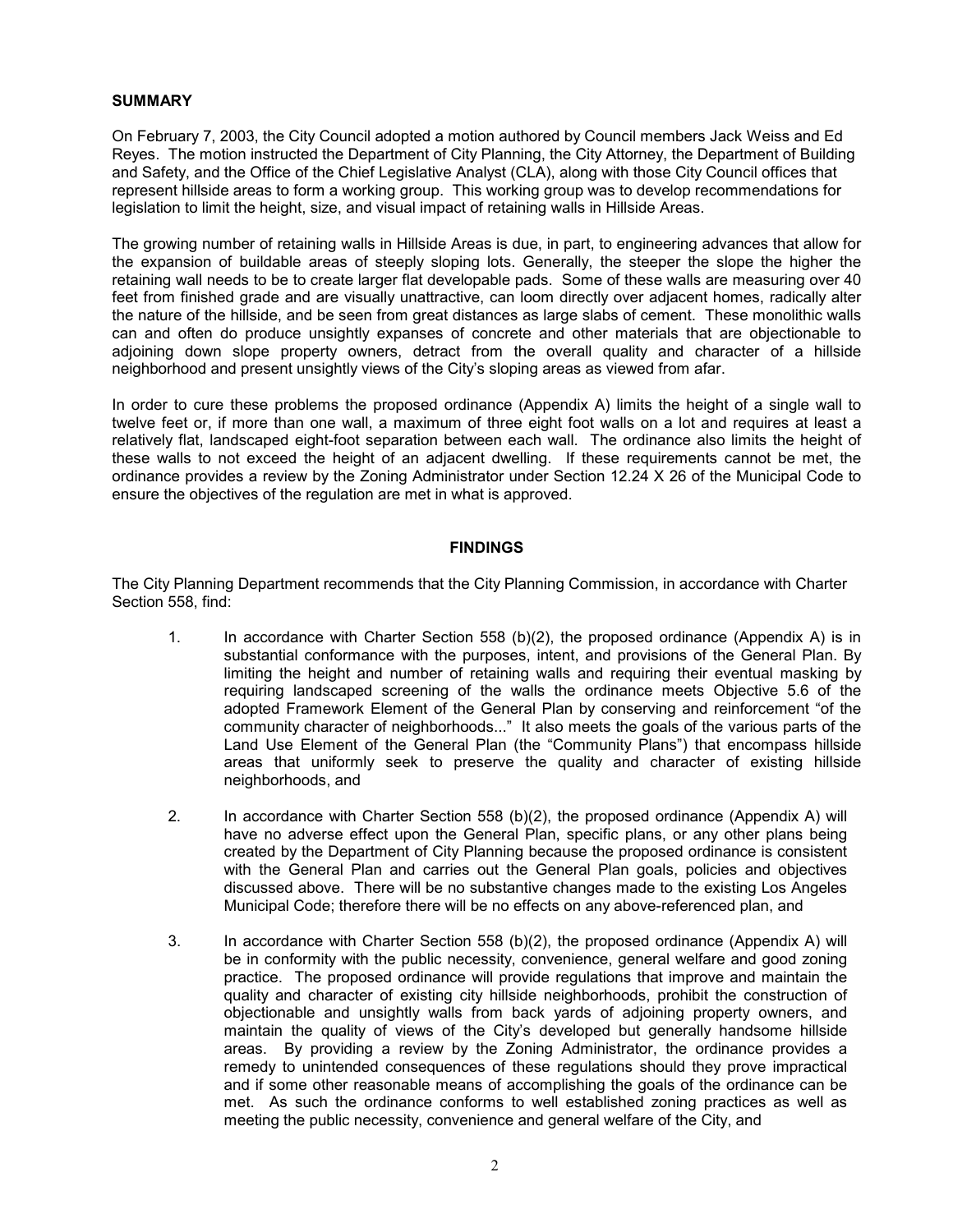4. The proposed ordinance (Appendix A) is exempt from the requirements of the California Environmental Quality Act (CEQA) and City guidelines for the implementation thereof pursuant o Article III, Section 2, Subsection (m) of the City of Los Angeles CEQA Guidelines, as it will not have a negative impact on the environment, as this is enabling legislation only and each project will have its own environmental review.

CON HOWE Director of Planning

APPROVED BY: PREPARED BY:

ROBERT JANOVICI **THOMAS ROTHMANN** Chief Zoning Administrator **Project Coordinator** Project Coordinator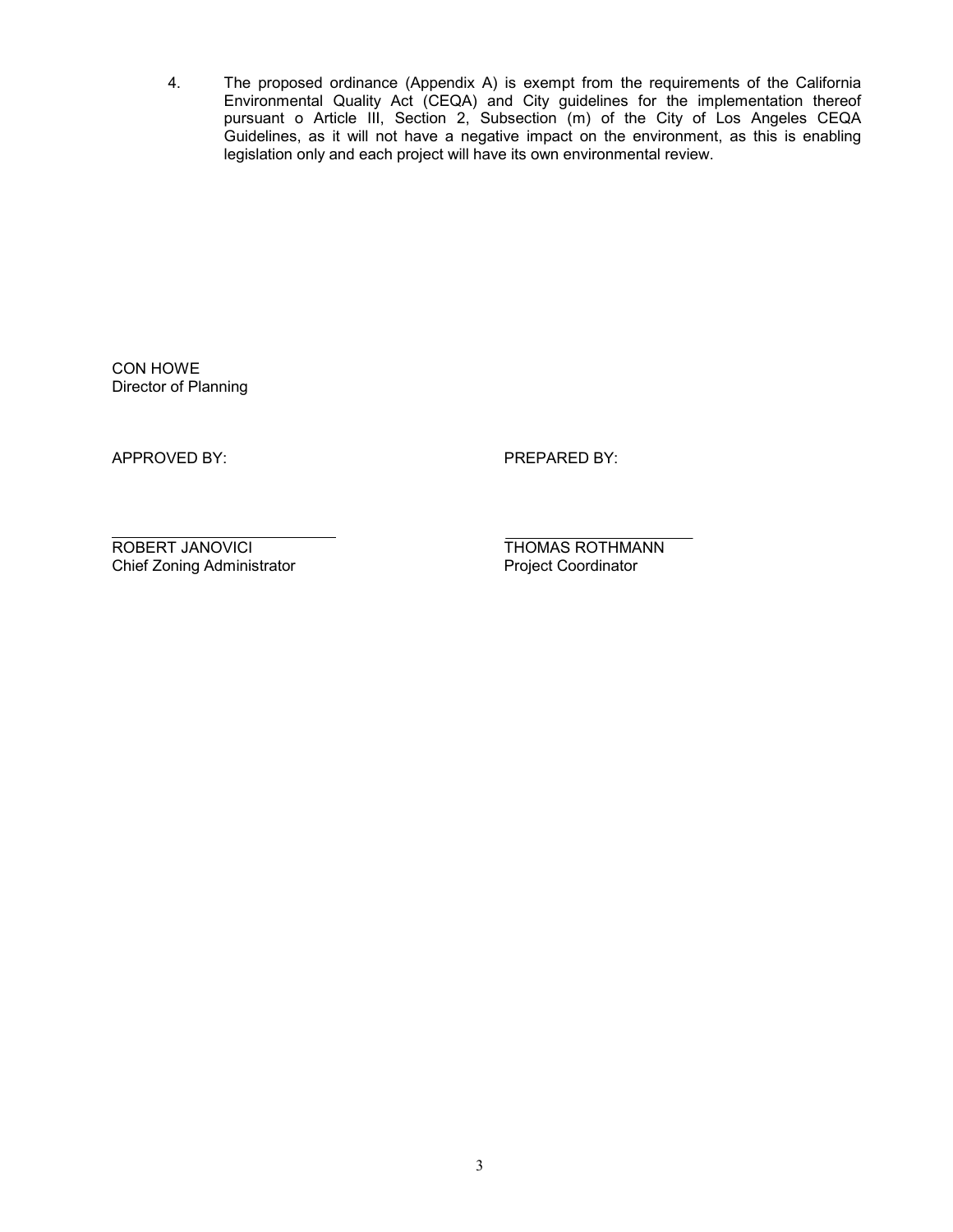## **STAFF REPORT**

## **Request**

On February 7, 2003, the City Council adopted a motion authored by Council members Jack Weiss and Ed Reyes. The motion instructed the Department of City Planning, the City Attorney, the Department of Building and Safety, and the Office of the Chief Legislative Analyst (CLA), along with those City Council offices that represent hillside areas to form a working group. This working group was to develop recommendations for legislation to limit the height, size, and visual impact of retaining walls in Hillside Areas.

The growing number of retaining walls in Hillside Areas is due, in part, to engineering advances that allow for the expansion of buildable areas of steeply sloping lots. Generally, the steeper the slope the higher the retaining wall needs to be to create larger flat developable pads. Some of these walls are measuring over 40 feet from finished grade and are visually unattractive, can loom directly over adjacent homes, radically alter the nature of the hillside, and be seen from great distances as large slabs of cement. The proposed ordinance (Appendix A) would mitigate these negative effects.

The working group established by the City Council recommended in a letter to the City Council of October 23, 2003 that the following be incorporated into a proposed ordinance which then can be considered by the City:

- 1. The ordinance should generally apply to single-family R zoned lots (specifically, should not apply to schools and other public buildings).
- 2. If a lot requires only a single wall, there shall be a maximum by-right height not to exceed 12 feet from the natural or finished grade which ever is lower.
- 3. If a lot requires multiple walls, there shall be a maximum by-right height not to exceed three stepped 8- foot wall as measured from the natural or finished grade, whichever is lower, and separated by 8 horizontal feet between each wall with appropriate landscaping.
- 4. Retaining walls above the building pads and located behind the house (*dwelling)* should be limited to the height of the adjacent building *(dwelling)*.
- 5. Retaining walls higher than 12 feet or the combined three 8 foot walls as measured from the natural or finished grade, whichever is lower, or retaining walls exceeding the height of the adjacent dwelling will be subject to a Further Authority of the Zoning Administrator's approval process (similar to over-height fences with specific mitigation for landscaping).
- 6. There will be exemptions for existing homes with safety issues that can be verified with a soils report.
- 7. There will be an exception for public works projects.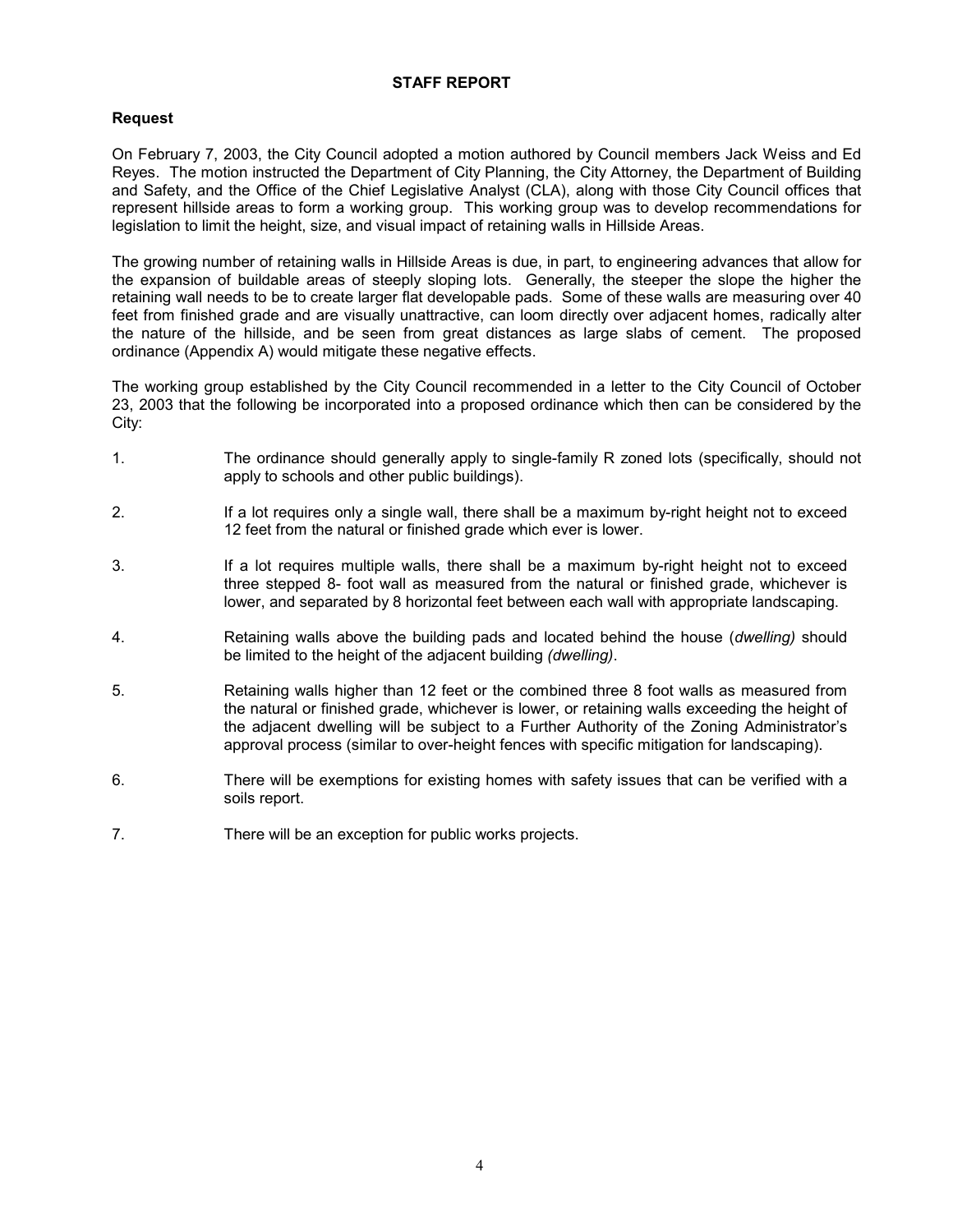## **Discussion**

Currently, the Municipal Code does not specifically restrict the height of retaining walls and some are measuring over 40 feet from finished grade. Such massive walls can loom directly over adjacent homes, radically alter the nature of the hillside, and be seen from great distances as large slabs of cement. The proposed regulations recommended by the working group will mitigate these negative effects. No changes are being made to the existing Hillside ordinance of Section 12.21 A 17 of the Los Angeles Municipal Code.

With the high demand for homes in the hills of Los Angeles, advancements in structural engineering, and the trend to construct larger homes, developers are exploring various methods to increase the sizes of buildable, level portions of lots in the City's Hillside Areas. A common method of expanding the flat building pads of hillside lots is to construct retaining walls. When the retaining wall is located downslope of the building site it produces a chasm that can be backfilled to create a flat pad. When the retaining wall is located up slope of the building site it can hold the hillsides back to create a flat pad.

In response to complaints concerning high retaining walls from members of hillside communities in his District, the Council Member from Council District 5 caused the aforementioned motion to be drafted that was subsequently adopted by the City Council. As a result a working group consisting of representatives from the Department of City Planning, the City Attorney, the Department of Building and Safety and the Chief Legislative Analyst was organized. Council Districts Nos. 1, 2, 3, 4 and 11 were also invited to participate in the discussion of issues related to high, unsightly retaining walls in hillside areas. An additional meeting was held with the Plan Check Chiefs at the Department of Building and Safety to solicit their input. The recommendations contained in this report and the attached draft ordinance (Appendix A) reflect the outcome of the discussions of the work group and the discussion with the Building and Safety Department officials.

Most of the City's more rugged areas have long been the subject of development. Early development in older hillsides often saw homes built on small pads that were built without radically changing the shape of a hill and conforming to the contours of the hillside leaving the steeper slopes generally untouched. City street standards also allowed narrower streets and grading of hillsides was minimized, allowing the existing character of the land to be only minimally changed. Over time City street standards changed to require wider streets to enable emergency access and safer roadways. Further, building codes were changed to mitigate effects of earthquakes and unstable lands necessitating more extensive grading of the land than previously required and the building of large retaining walls. Construction techniques and equipment also changed and improved, allowing the removal of more earth and the stabilizing of land which engendered retaining walls to hold back land from sliding and inhibiting erosion. In undeveloped areas these changes allowed developers to place more units on the ground but often left unsightly hillsides with high retaining walls scaring the now manufactured slopes of the land. In older already developed parts of the hillside, applying the new techniques and standards often causes new construction totally out of character with the surrounding neighborhood where these high retaining walls are particularly egregious in appearance.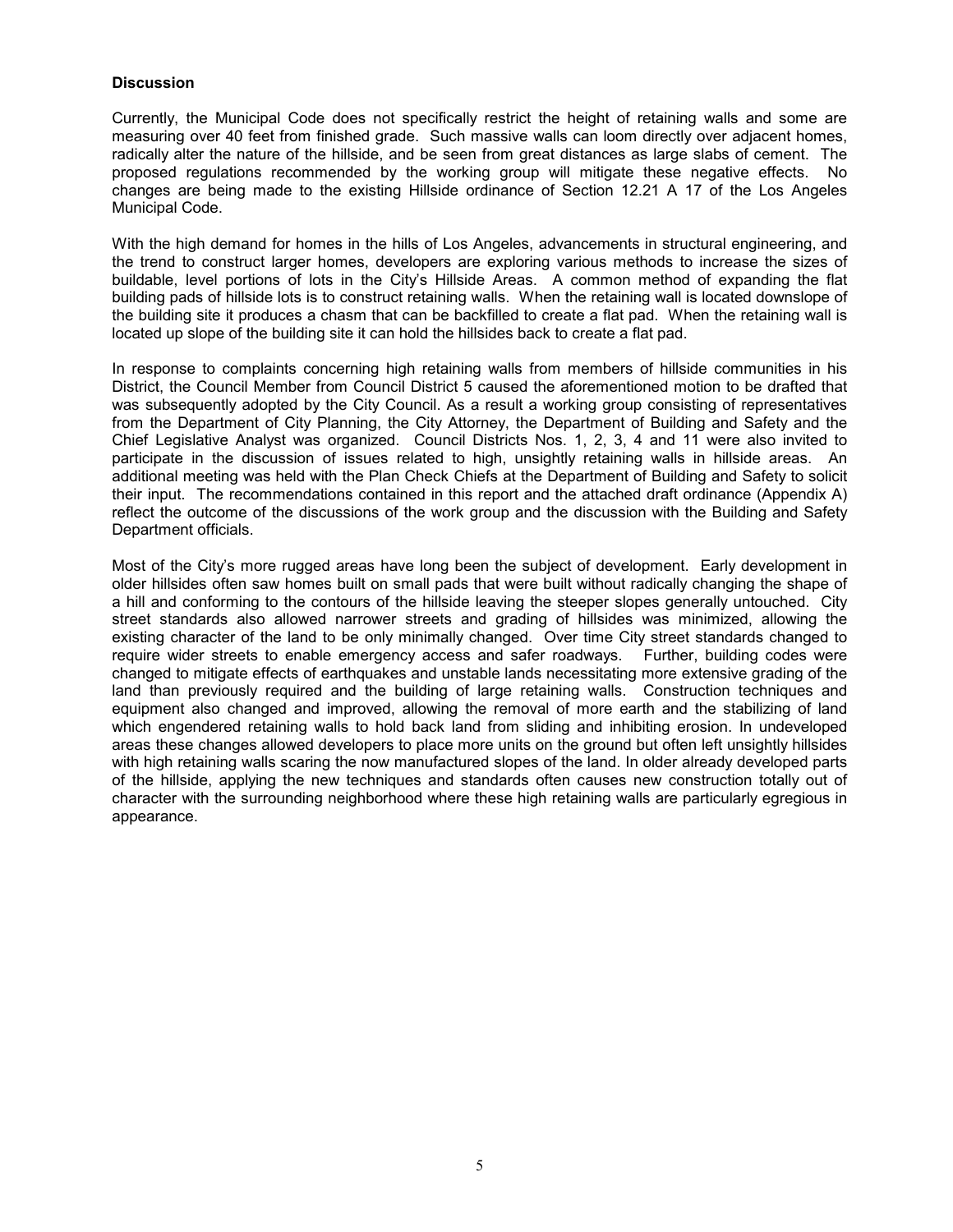These new methods also proved to be expensive which often precluded the development of these properties particularly in older hillside areas of the City that were considered "un-developable" ("developable" and "un-developable" proving to be economic terms rather than characterizing the actual technical ability to build a structure on a piece of land). Now with the more "developable" land having been used and the price of housing, particularly in desirable hillside areas become so high, it is now economically feasible to build on these steep slopes both in relatively undeveloped areas as well as in-fill in older areas. The result of this new construction often being that large unsightly retaining walls, some measuring up to forty feet in height, are being constructed in order to stabilize steeply sloping hillsides so that new houses can be safely built.

This ordinance (Appendix A) would require that the aesthetic impacts of these retaining walls be mitigated so that the general quality of neighborhoods not be adversely impacted. By limiting the height of walls such that their maximum heights are not overpowering and that the land adjacent to these walls be landscaped so that trees and vines adjacent to the walls eventually mask the wall itself, staff believes that the problems associated with the massive walls will have been effectively mitigated. In instances where it is not feasible to meet these standards, the Zoning Administrator is given in the proposed ordinance (Appendix A) the authority to impose those conditions necessary to meet the objectives of the ordinance.

The proposed ordinance (Appendix A) will provide regulations that improve and maintain the quality and character of existing city hillside neighborhoods, prohibit the construction of objectionable and unsightly walls from back yards of adjoining property owners, and maintain the quality of views of the City's developed but generally handsome hillside areas. By providing a review by the Zoning Administrator, the ordinance provides a remedy to unintended consequences of these regulations should they prove impractical and if some other reasonable means of accomplishing the goals of the ordinance can be met. As such the ordinance conforms to well established zoning practices as well as meeting the public necessity, convenience and general welfare of the City.

This proposed ordinance (Appendix A) applies only to residentially zoned lots (the A Zones, including the RA Zone and the R Zones). If a lot requires only a single wall, there shall be a maximum by-right height not to exceed 12 feet as measured from the natural OR finished grade, whichever is lower. If a lot requires multiple walls, there shall be a maximum by-right height not to exceed three stepped 8-foot walls as measured from the natural OR finished grade, whichever is lower, and separated by 8 horizontal feet between each wall, with appropriate landscaping. Retaining walls above the building pads and located in the rear and side yard of the dwellings will be limited to the height of the adjacent dwelling.

Retaining walls exceeding the height of the adjacent dwelling will also be subject to a process under the further authority of the Zoning Administrator's (similar to over-height fences) with specific mitigations for landscaping. Two exceptions are incorporated into the proposed ordinance (Appendix A). One is for retaining walls on lots with existing dwellings where the Department of Building and Safety determines a retaining wall must be constructed for safety reasons. The second is for public works projects. Public works projects on public property are normally exempt from enforcement of zoning regulations. This later exemption covers very rare instances where retaining walls on private property are constructed by a public agency for public purposes.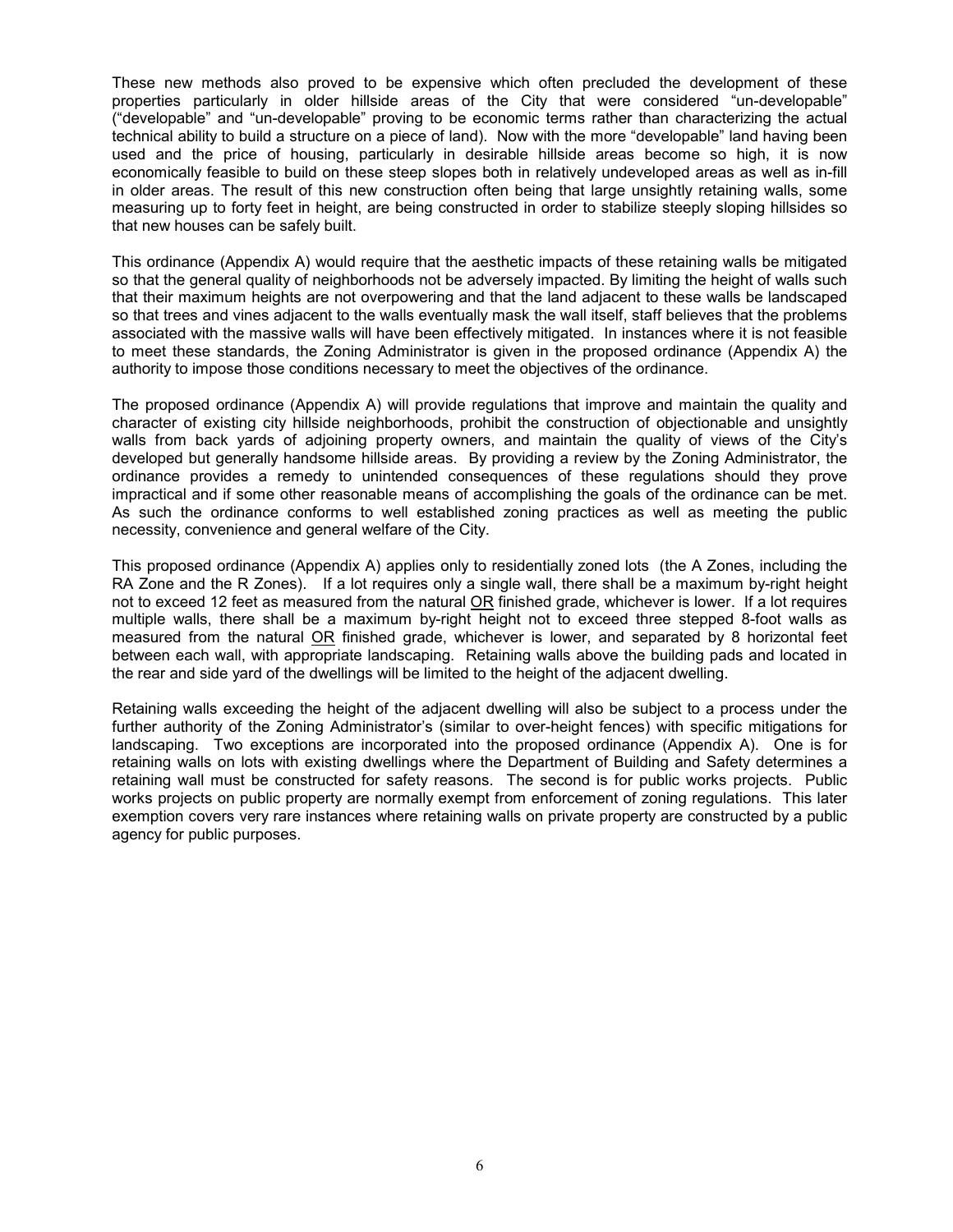## **Conclusion**

Realizing that large retaining walls are often used to enable construction of housing in hillsides often creating unsightly and oppressive impacts on neighbors and neighborhoods, there ought to be measures in place to stem their negative impacts. This proposed ordinance (Appendix A) establishes regulations that adequately address this problem and is, therefore, recommended by staff.

#### **Environmental Impact**

The attached proposed ordinance (Appendix A) is exempt from the requirements of the California Environmental Quality Act (CEQA) and the City's guidelines for the implementation thereof pursuant to Article III, Section 2, Subsection (m) of the City of Los Angeles CEQA Guidelines, as it will not have a negative impact on the environment, as this is enabling legislation only and each project will have its own environmental review.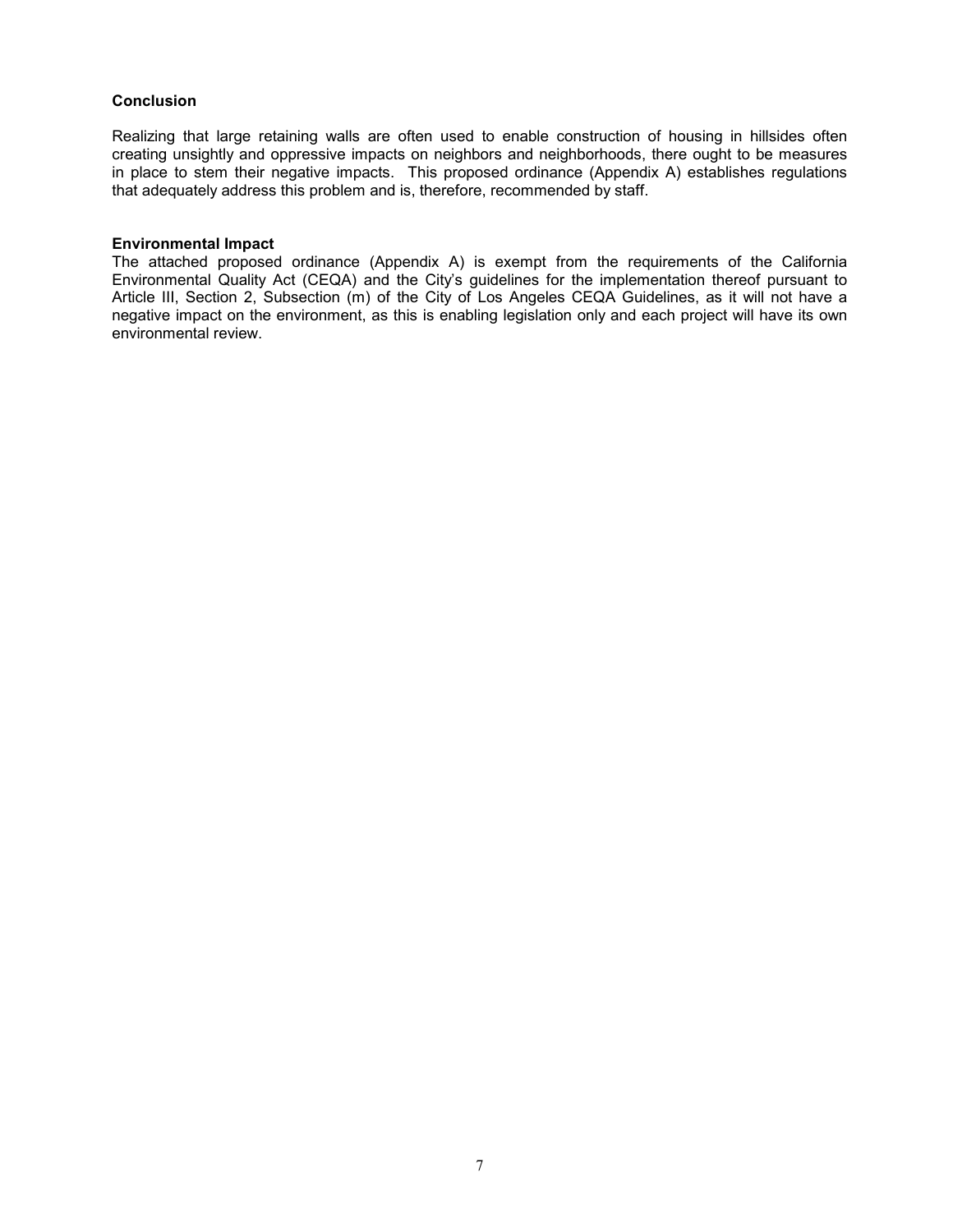## **PROPOSED ORDINANCE FOR DISCUSSION**

An ordinance amending Sections 12.22 and 12.24 of the Los Angeles Municipal Code to provide height limitations for retaining walls in Hillside Areas.

## **THE PEOPLE OF THE CITY OF LOS ANGELES DO HEREBY ORDAIN AS FOLLOWS:**

Section 1. A new Paragraph (g) is hereby added to Subdivision 20 of Subsection C of Section 12.22 of the Los Angeles Municipal Code, to read as follows:

 (g) **Retaining Walls in Hillside Areas**. Retaining walls built on sloping lots in the A or R Zones, including the RA Zone, on any land designated as a Hillside Area on the Bureau of Engineering Basic Grid Map No. A-13372, or those cutting into the slopes of hills in order to hold the hillsides back, expand the buildable areas, and create larger flat developable pads are to be limited in height as follows:

(1) If a lot requires only a single wall, the maximum height shall not exceed 12 feet as measured from the natural or finished grade, whichever is lower.

(2) If a lot requires multiple walls, there shall be a maximum of three stepped 8 foot walls as measured from the natural or finished grade, whichever is lower. These walls shall be separated by an 8-foot horizontal distance between each wall, and the horizontal separation areas shall be landscaped.

(3) Retaining walls above the building pads and located in the rear or side yards shall be limited to the height of the adjacent dwelling.

(4) Landscape coverage and stabilization of graded slopes shall be selected and designed to be compatible with surrounding natural vegetation. Plant material shall be selected according to compatible climate, soil and ecologic characteristics of the region. A City-approved irrigation system shall be utilized for plant establishment, but plant materials that require excessive water after becoming established shall be avoided. Native plant material or compatible, non-native plant material shall be selected.

(5) Retaining walls shall have a decorative texture. The Department of Building and Safety shall determine the material and type of wall construction and shall approve the wall construction.

(6) Retaining walls higher than 12 feet or the combined three 8-foot walls, as measured from the natural or finished grade, whichever is lower, or retaining walls exceeding the height of the adjacent building, will be subject to a Further Authority of the Zoning Administrator approval process under Section 12.24 X 26 of this Code.

(7) The provisions of this paragraph shall not apply to projects being undertaken by the Department of Public Works.

(8) Construction of retaining walls on an existing lot developed with a single family dwelling shall not be subject to these regulations when determined to be a safety hazard by the Department of Building and Safety.